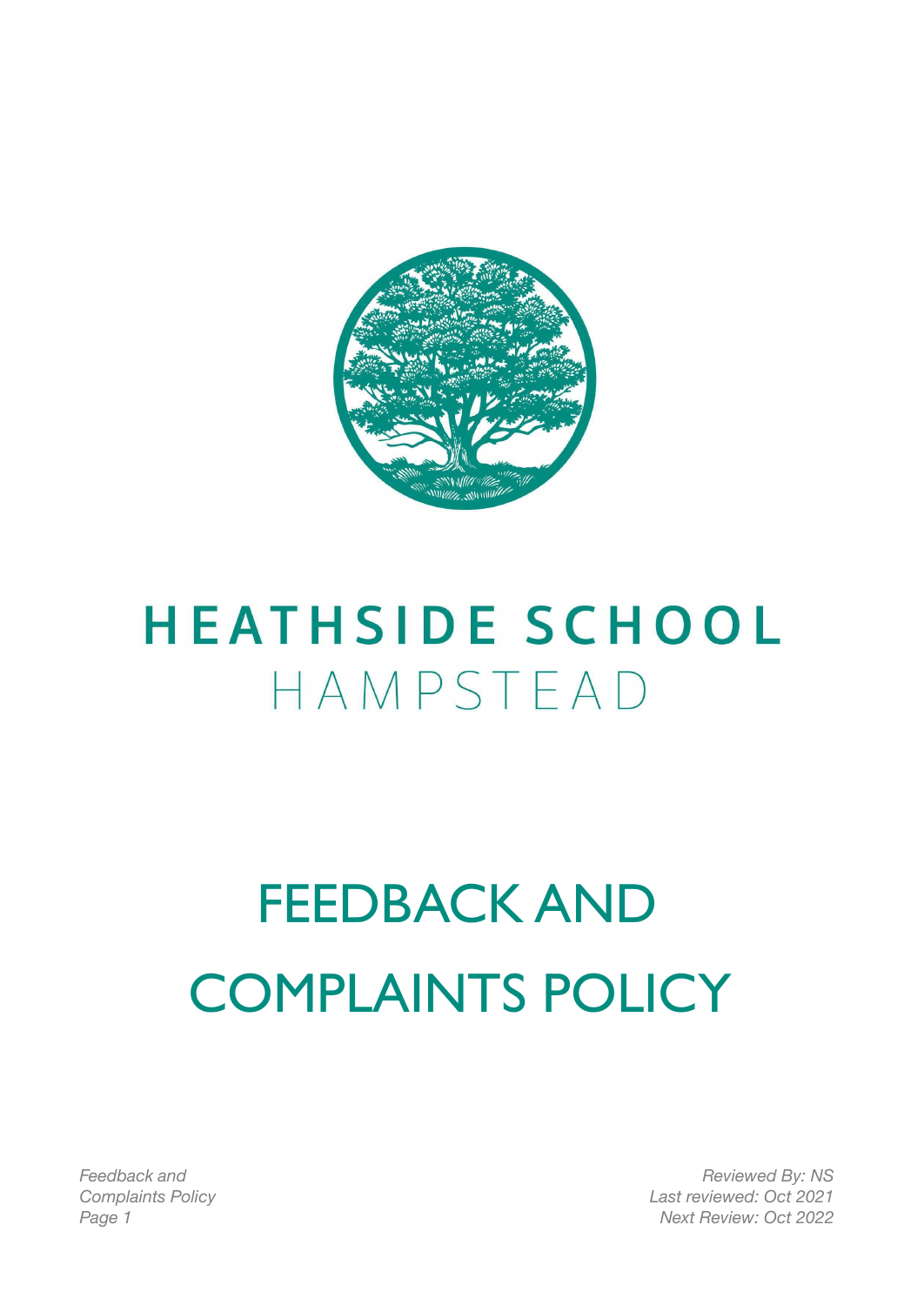#### Introduction

The Heathside School Complaints Policy applies to parents of all current pupils including those in the EYFS.

Heathside is dedicated to providing the best possible education and support for all its pupils. This means having a clear, fair, and efficient procedure for dealing with any complaints to or against the school, so that any issues that arise can be dealt with as swiftly and effectively as possible. This policy applies to registered pupils and parents of registered pupils at the school. Complaints raised by staff are covered under the Employee Grievance Policy and Whistleblowing Policy.

All school staff are made aware of complaints procedures and expected to review this document regularly in order that they are familiar with our process of dealing with complaints and can be of the most assistance when an issue is brought to their attention.

Heathside School makes its complaints procedure available to all parents of pupils and of prospective pupils on the school's website and in the school office during the school day, and Heathside School will ensure that parents of pupils and of prospective pupils who request it are made aware that this document is published or available and the form in which it is published or available.

In accordance with paragraph 33 to Part 7, of Schedule 1 to the Education (Independent School Standards) Regulations 2014, Heathside School will make available to all parents of pupils and of prospective pupils and provide, on request, to the Chief Inspector, the Secretary of State or an independent inspectorate, details of the complaints procedure and the number of complaints registered under the formal procedure during the preceding school year.

A complaint is an expression of dissatisfaction with a real or perceived problem. It may be made about the school as a whole, about a specific department or about an individual member of staff and any matter about which a parent is unhappy and seeks action by the school is within the scope of this procedure. A complaint is likely to arise if a parent believes that the school has done something wrong, or failed to do so something that it should have done or acted unfairly.

Parents can be assured that all concerns and complaints will be treated seriously and confidentially. The school is here for your child and you can be assured that your child will not be penalised for a complaint that you, or your child, raises in good faith.

This document explains the feedback/ complaints procedure. This procedure is not intended to be the only means by which parent and pupil feedback is listened to and addressed, but it is an essential tool. If it becomes necessary to alter the time limits and deadlines set out within this procedure, you will be advised accordingly, given an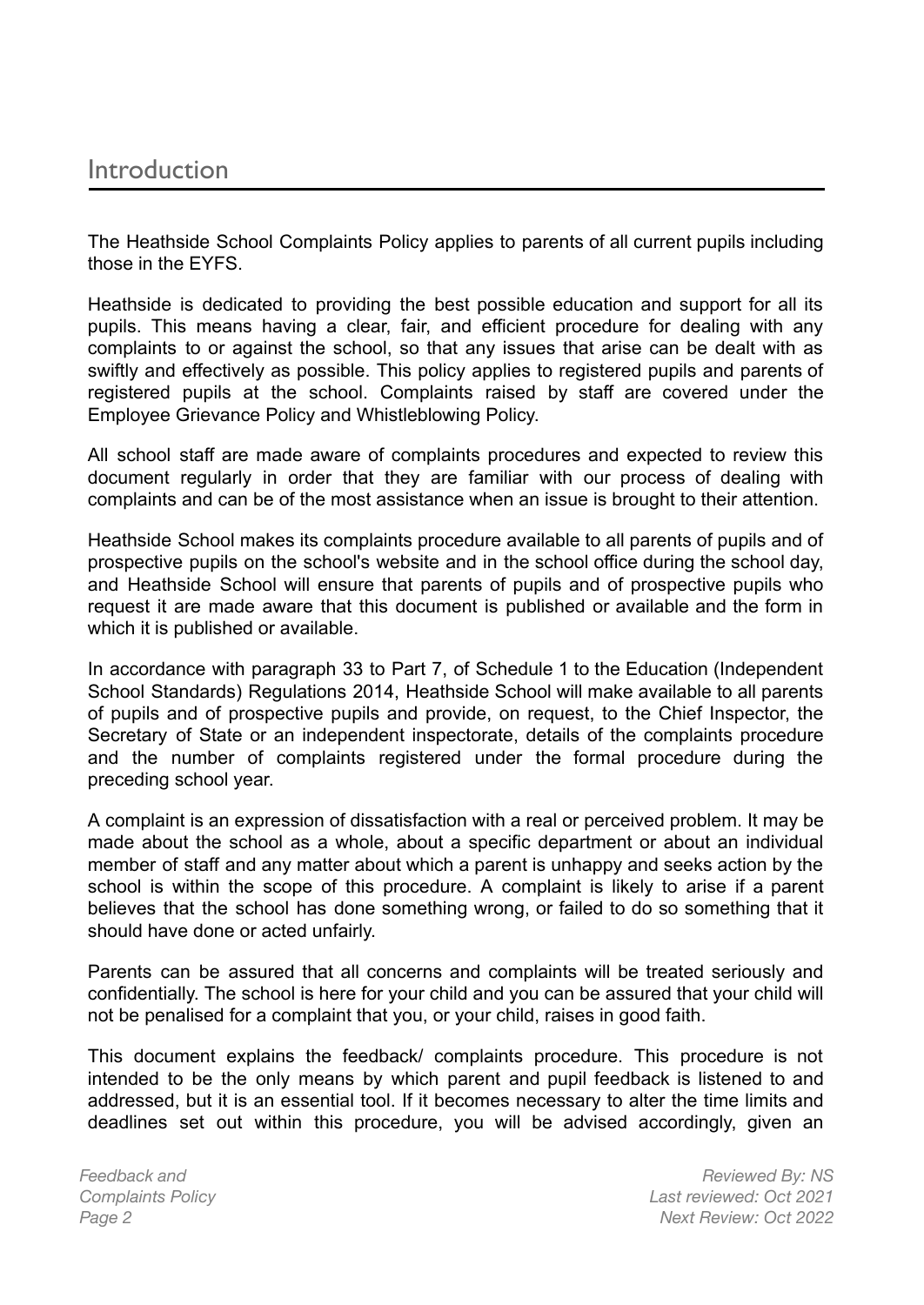explanation and provided with revised timescales.

This document does not apply to complaints about:

- Pupil admissions
- Pupil exclusions
- EHC Plans
- Appeals relating to internal assessment decisions for external qualifications
- Disciplinary issues relating to members of staff

Each of these follows its own process of complaints and appeals, which are outlined in their relevant policies.

All complaints will be handled seriously and sensitively. They will be acknowledged **within five working days** if received during term time and as soon as practicable during holiday periods. It is in everyone's interest to resolve a complaint as speedily as possible: the school will complete all stages of the procedure within 28 days.

Following resolution of a complaint, the school will keep a written record of all complaints and whether they are resolved at the preliminary stage or proceed to a panel hearing.

At the school's discretion, additional records may be kept which may contain the following information:

- Date when the issue was raised
- Name of parent
- Name of pupil
- Description of the issue
- Records of all the investigations (if appropriate)
- Witness statements (if appropriate)
- Name of member (s) of staff handling the issue at each stage
- Copies of all correspondence on the issue (including emails and records of phone conversations)

Correspondence, statements and records relating to individual complaints will be kept confidential except to the extent required by paragraph 33(k) of Part 7, to Schedule 1 to the Education (Independent Schools Standards) (England) Regulations 2010, by the Secretary of State or where disclosure is required by the ISI under Section 162A of the Education Act 2002 (as amended), or under other legal authority. Written complaints relating to the requirements under the Statutory Framework for the EYFS: Heathside School will provide Ofsted, on request, with a written record of all complaints made during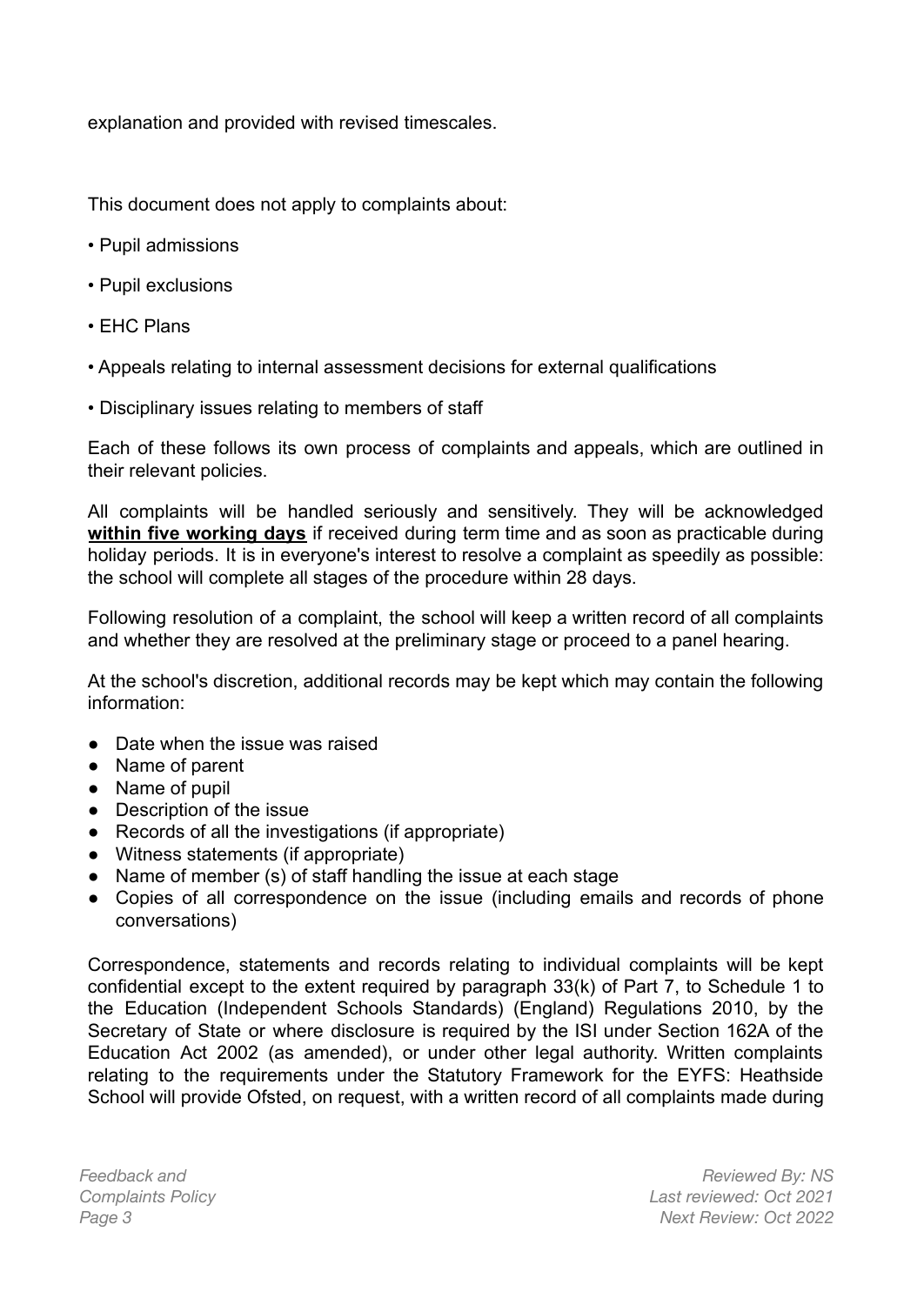any specified period, and the action which was taken as a result of each complaint. The record of any such complaints will be kept for at least three years

Note that if a complaint regards Child Protection or Safeguarding. The issue will be immediately referred to the school's Designated Safeguarding Lead for urgent review and may refer the matter on to Multi Agency Safeguarding teams as necessary.

For more information on our school's provision for protecting our pupils, please refer to our child protection and safeguarding policy.

Anonymous complaints will be considered on a case-by-case basis and may or may not be examined under this document. You may raise an anonymous complaint or ask for redaction of your personal details using the Feedback form on the parent portal.

## Stage 1 Informal Resolution

It is hoped that most complaints and concerns will be resolved quickly and informally.

If parents have a complaint, they should normally contact your child's form teacher (or, where applicable, form tutor). This can be in person, by letter, telephone or email. In many cases, the matter will be resolved straightaway by this means to the parents' satisfaction. If the form teacher (or Form Tutor) cannot resolve the matter alone, it may be necessary for him or her to consult the Head Teacher.

Complaints made directly to the Head Teacher at this stage will usually be referred to the relevant form teacher (or Form Tutor), unless the Head Teacher deems it appropriate to deal with the matter personally.

The form teacher (or Form Tutor) will make a written record of all concerns and complaints and the date on which they were received. Should the matter not be resolved within five working days or in the event that the Form Teacher (or Form Tutor) and the parent fail to reach a satisfactory resolution then parents will be advised to proceed with their complaint in accordance with Stage 2 of this policy.

We encourage parents to approach staff with any concerns they may have and aim to resolve all issues with open dialogue and mutual understanding. We encourage staff to address concerns raised to them in a timely fashion.

If, however, the complaint is against the Head, parents should make their complaint directly to the Chair of Governors, Mr Aatif Hassan.

If you prefer not to speak to your class teacher/ form tutor or your Deputy Head or if you your complaint is about leadership or management of the school, you should raise your concern in writing. You can send informal feedback, including compliments, complaints or concerns using the Feedback Form on the Parent Portal, or by emailing

*Feedback and Complaints Policy*

*Reviewed By: NS Last reviewed: Oct 2021 Page 4 Next Review: Oct 2022*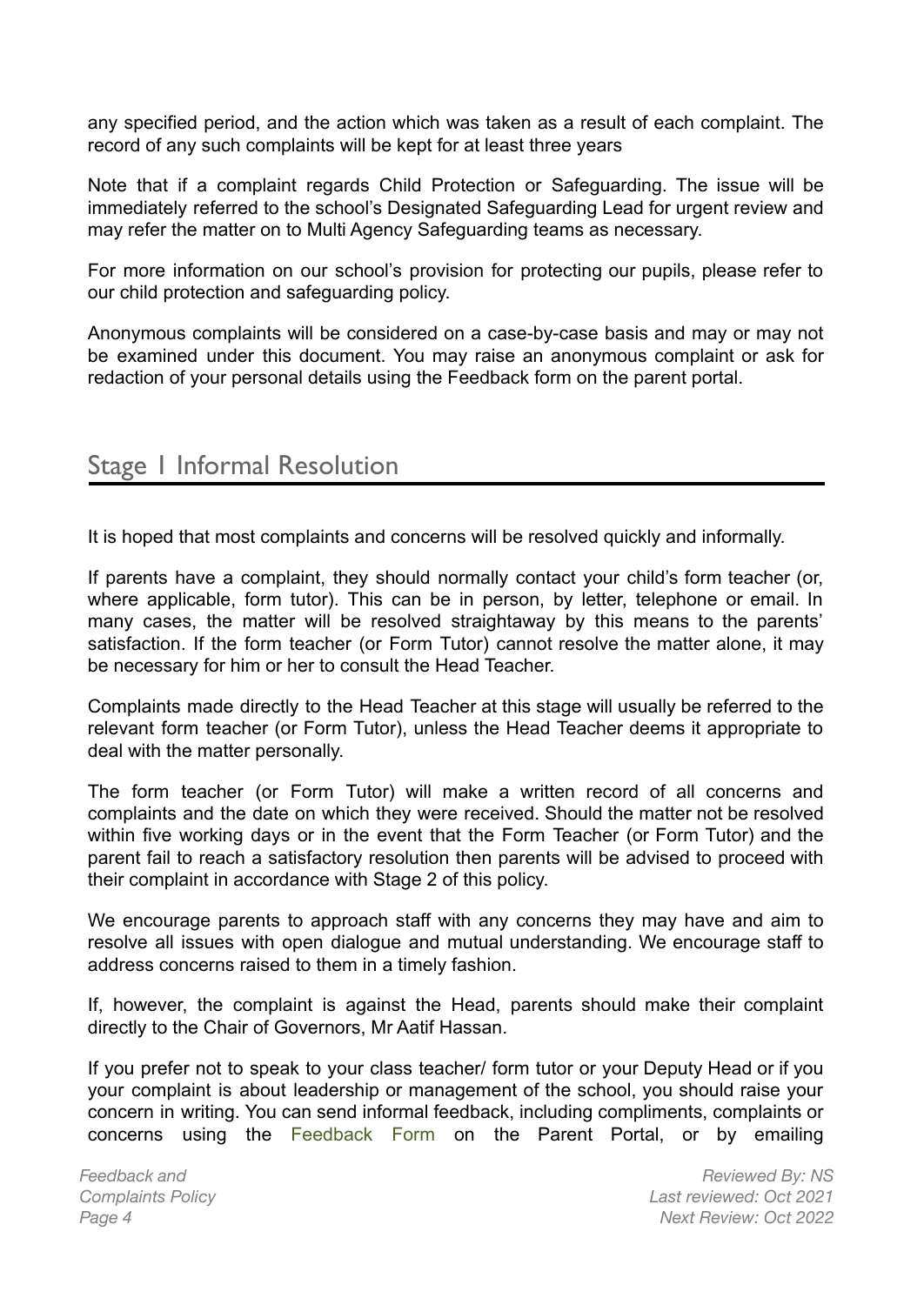feedback@heathsideschoolhampstead.com – if you have any further questions or need any help with getting any information or clarification please email us on the above address.

#### Informal conversation

Once a query or concern has been raised, you may be invited to an informal conversation with a member of staff to discuss your concerns.

You are welcome to bring a friend, partner or, in the case of a pupil who has raised a concern, a parent to this conversation. It may be appropriate for a pupil to attend if their parent has raised a concern, depending on the nature of the issue.

Staff have a responsibility to ensure that you understand any future points of action that have been agreed upon in this conversation and should make a record of what has been discussed, as well as any outcomes and a plan of action, if one has been agreed.

All staff will do their best to ensure that your concerns are dealt with appropriately and efficiently but if you cannot come to an agreement, or are dissatisfied with the outcome, you can give formal Feedback in writing via the Heathside Parent Portal.

There is no suggested time-scale for resolution at this stage given the importance of dialogue through informal discussion although it would be expected that most issues would be resolved within 15 school days.

## Stage 2 Formal Resolution

If the complaint cannot be resolved on an informal basis, then the parents should put their complaint in writing to the Head Teacher. The Head Teacher will decide, after considering the complaint, the appropriate course of action to take.

In most cases, the Head Teacher will meet or speak to the parents concerned, normally within five working days of receiving the complaint, to discuss the matter. If possible, a resolution will be reached at this stage. If it is not possible to meet this time frame then an initial telephone conversation will be arranged and minutes taken of the conversation.

It may be necessary for the Head Teacher to carry out further investigations.

The Head Teacher will keep written records of all meetings and interviews held in relation to the complaint.

Once the Head Teacher is satisfied that, so far as is practicable, all of the relevant facts have been established, a decision will be made and parents will be informed of this

*Feedback and Complaints Policy*

*Reviewed By: NS Last reviewed: Oct 2021 Page 5 Next Review: Oct 2022*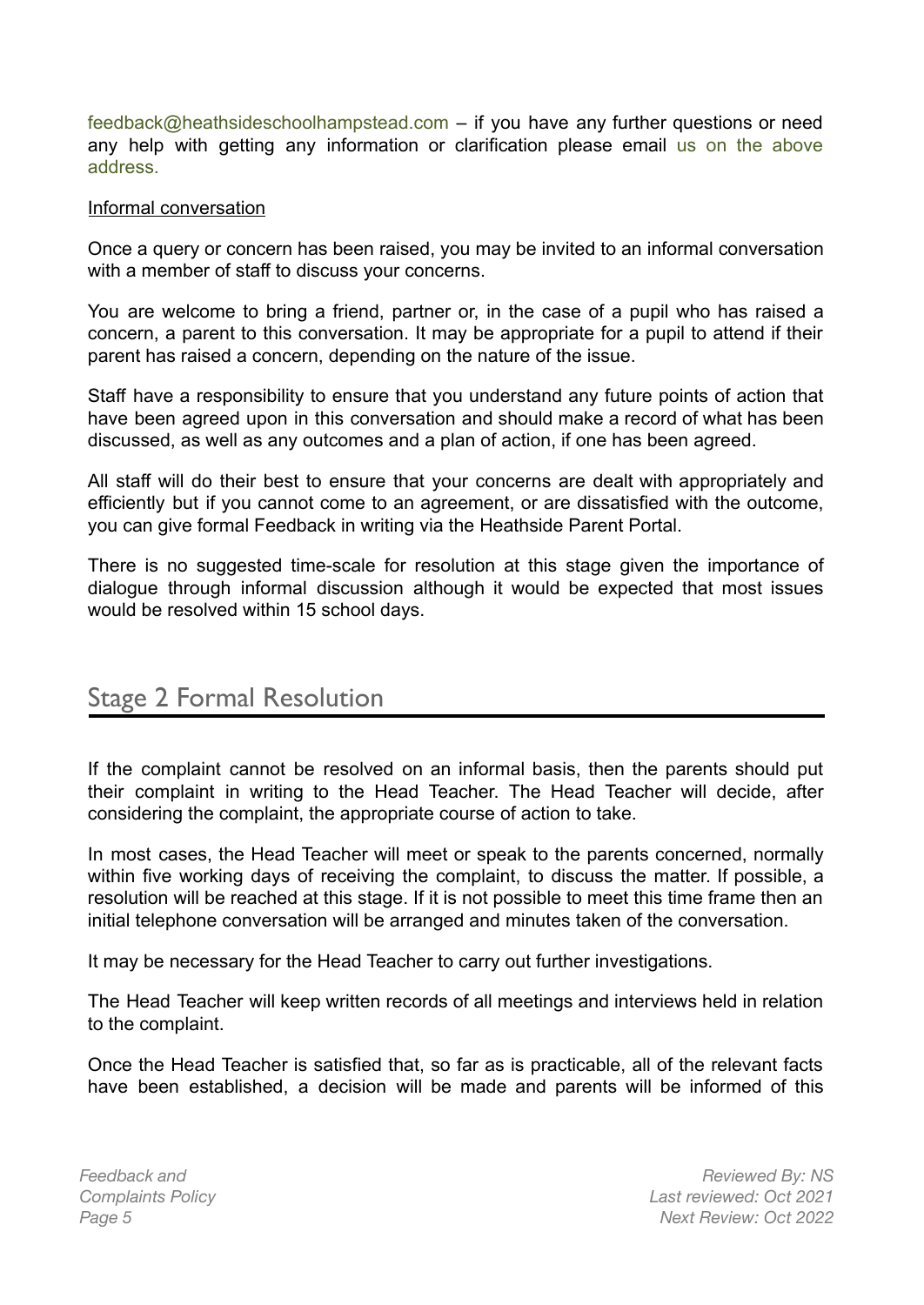decision in writing within 5 working days. The Head Teacher will give reasons for his or her decision.

If the complaint is against the Head Teacher, the Governors will call for a full report from the Head Teacher and for all the relevant documents. The Governors may also call for a briefing from members of staff, and will in most cases, speak to or meet with the parents to discuss the matter further. Once the Governors are satisfied that, so far as is practicable, all of the relevant facts have been established, the parents will be informed of the decision in writing within 5 working days. The Governors will give reasons for their decision.

If parents are still not satisfied with the decision, they should proceed to Stage 3 of this procedure.

## Stage 3 Appeals Process

If parents seek to invoke Stage 3 (following a failure to reach an earlier resolution as above), they must put their complaint in writing to the Governors, address written complaints for a panel to the Chair of Governors, Mr Aatif Hassan c/o the School.

The matter will then be referred to the Complaints Panel for consideration.

The Governors will make provision for a hearing before a panel of at least three people who are not directly involved in the matters detailed in the complaint. Where there is a panel hearing for dealing with the complaint, one person will be independent of the management and the running of the school. The Governors will be responsible for appointment of the panel.

The Governors, on behalf of the Panel, will then acknowledge the complaint and schedule a hearing to take place **within ten working days**.

If the Panel deems it necessary, it may require that further particulars of the complaint or any related matter be supplied in advance of the hearing. Copies of such particulars shall be supplied to all parties **not later than five working days prior to the hearing.**

The chair of the panel will be designated from within the panel. Panel members will be familiar with and have access to the complaints policy. The panel will give careful consideration to how the complainant can be made to feel most comfortable presenting to the panel, especially in the case of a young child having to present or explain information.

The parents may attend the hearing and be accompanied to the hearing by one other person if they wish. This may be a relative, teacher or friend. Legal representation will not normally be appropriate.

*Feedback and Complaints Policy*

*Reviewed By: NS Last reviewed: Oct 2021 Page 6 Next Review: Oct 2022*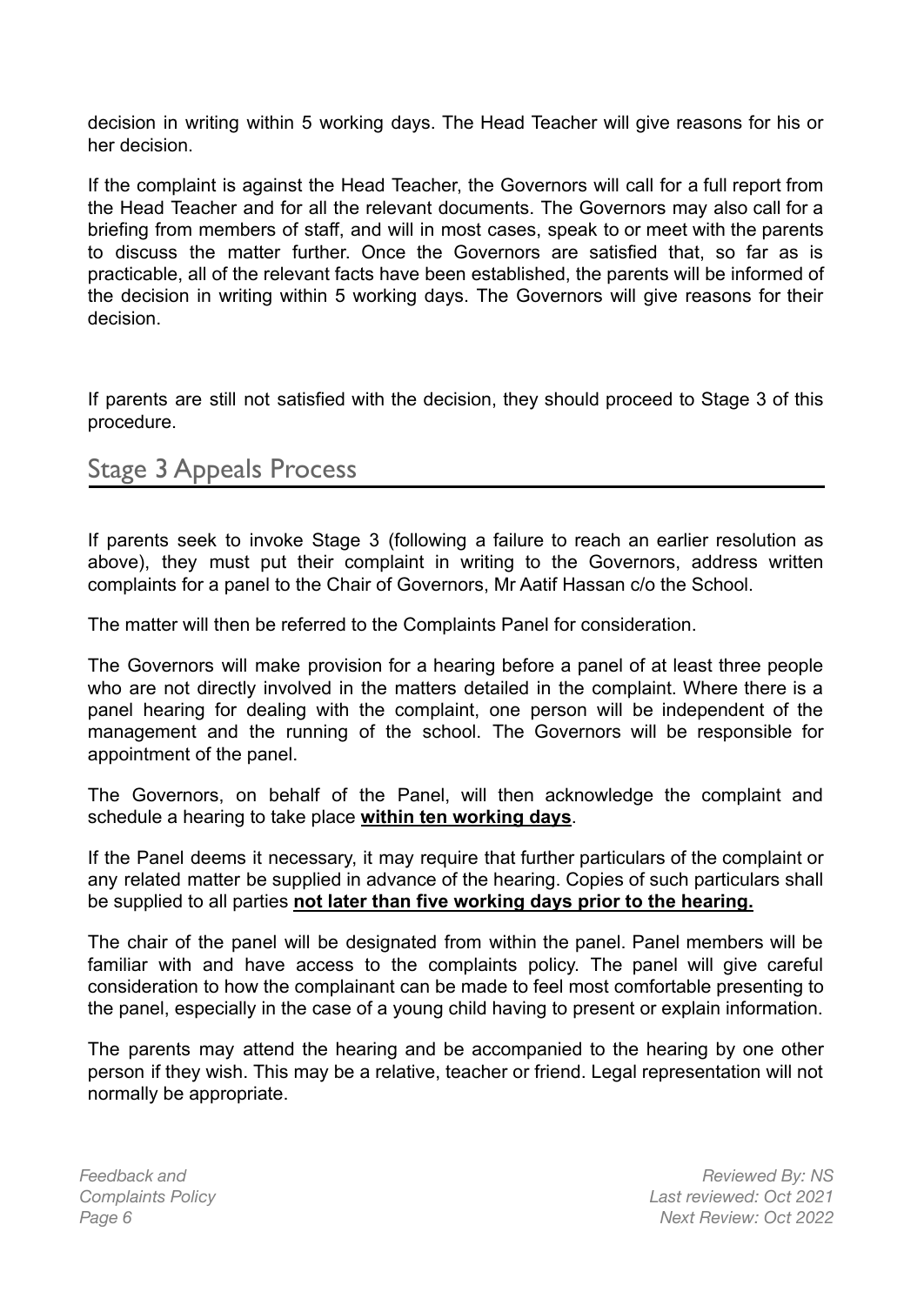If possible, the Panel will resolve the parents' complaint without the need for further investigation. Where further investigation is required, the Panel will decide how it should be carried out.

After due consideration of all facts considered relevant, the Panel will make findings and may make recommendations.

#### Appeals procedure

The Appeals Panel will determine the procedure to be followed to ensure that it is best placed to deal with the issues arising from the feedback. The procedure for an appeal is usually as follows:

- 1. The complainant and school representative will enter the hearing together.
- 2. The chair will introduce the panel members and outline the process.
- 3. The complainant will explain the complaint.
- 4. The panel may question the complainant.
- 5. The school's representative will explain the school's actions.
- 6. The complainant and panel may question the school's representative.
- 7. The complainant will sum up their complaint.
- 8. The school's representative will sum up the school's actions.
- 9. The chair will explain that both parties will hear from the panel within 10 working days.
- 10.Both parties will leave together while the panel decides.

The Panel will write to the parents informing them of its decision and the reasons for it, **within ten working days of the hearing**, although additional time may be required if it is necessary to carry out further investigations following the hearing. The decision of the panel will be final. A copy of the Panel's findings and recommendations (if any) will be sent by electronic mail or otherwise given to the parents, and, where relevant, the person complained about as well as the Governors and Head Teacher. A copy of the Panel's findings and recommendations (if any) will also be available for inspection on the school premises by the Governors and the Executive Head.

The appeals panel may:

- Dismiss all or part of the complaint
- Uphold all or part of the complaint
- Decide on the appropriate action to be taken to resolve the complaint
- Evaluate all the evidence available and recommend changes to the school's systems or procedures as a preventative step against similar problems arising in the future.

If you are unhappy with the outcome, you may wish to put your complaint to the Secretary of State. Complaints can be submitted online at https://www.gov.uk/complain-about-school.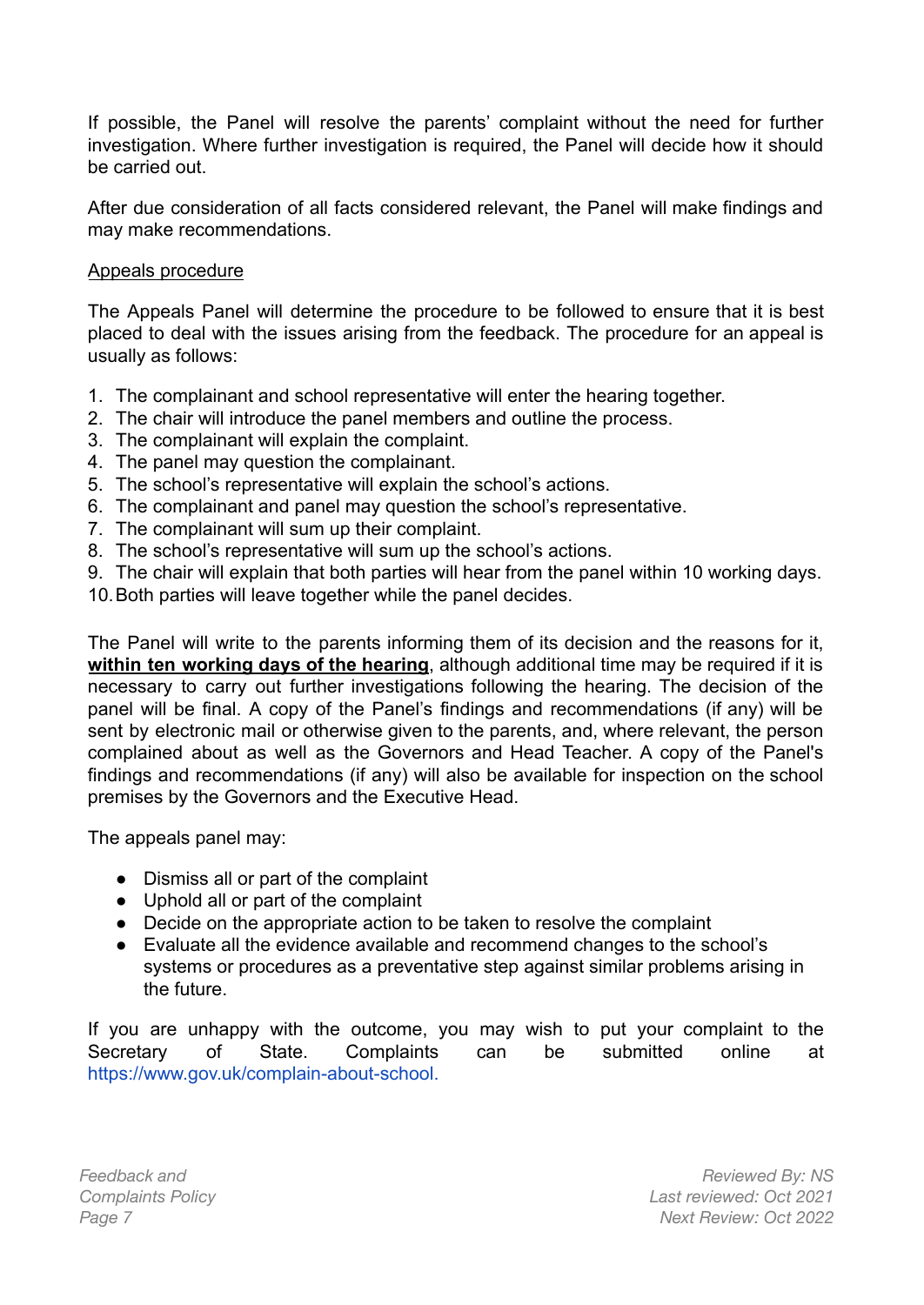All complaints will be handled seriously and sensitively. They will be acknowledged within 5 working days if received during term time and as soon as practicable during holiday periods. It is in everyone's interest to resolve a complaint as speedily as possible: the school will complete all stages of the procedure within 28 days

## Recording Complaints

Following resolution of a complaint, the school will keep a written record of all formal complaints, whether they are resolved at the informal stage, the formal stage or proceed to a panel hearing and any action taken by the school as a result of the complaint (regardless of whether the complaint is upheld). At the school's discretion, additional records may be kept which may contain the following information:

- Date when the issue was raised
- Letters, notes and emails relating to the complaints
- Name of parent
- Name of pupil
- Description of the issue
- Records of all the investigations (if appropriate)
- Witness statements (if appropriate)
- Name of member (s) of staff handling the issue at each stage
- Copies of all correspondence on the issue (including emails and records of phone conversations)

Correspondence, statements and records relating to individual complaints will be kept confidential, except where the Secretary of State or a body conducting an inspection under section 109 of the Education and Skills Act 2008 requests access to them.

We will review the complaints procedure every year.

## Vexatious/persistent complaints

Whilst it is hoped that this document will reduce any dissatisfaction with the school, it is acknowledged that there may be rare occasions where a complainant continues to be

*Feedback and Complaints Policy*

*Reviewed By: NS Last reviewed: Oct 2021 Page 8 Next Review: Oct 2022*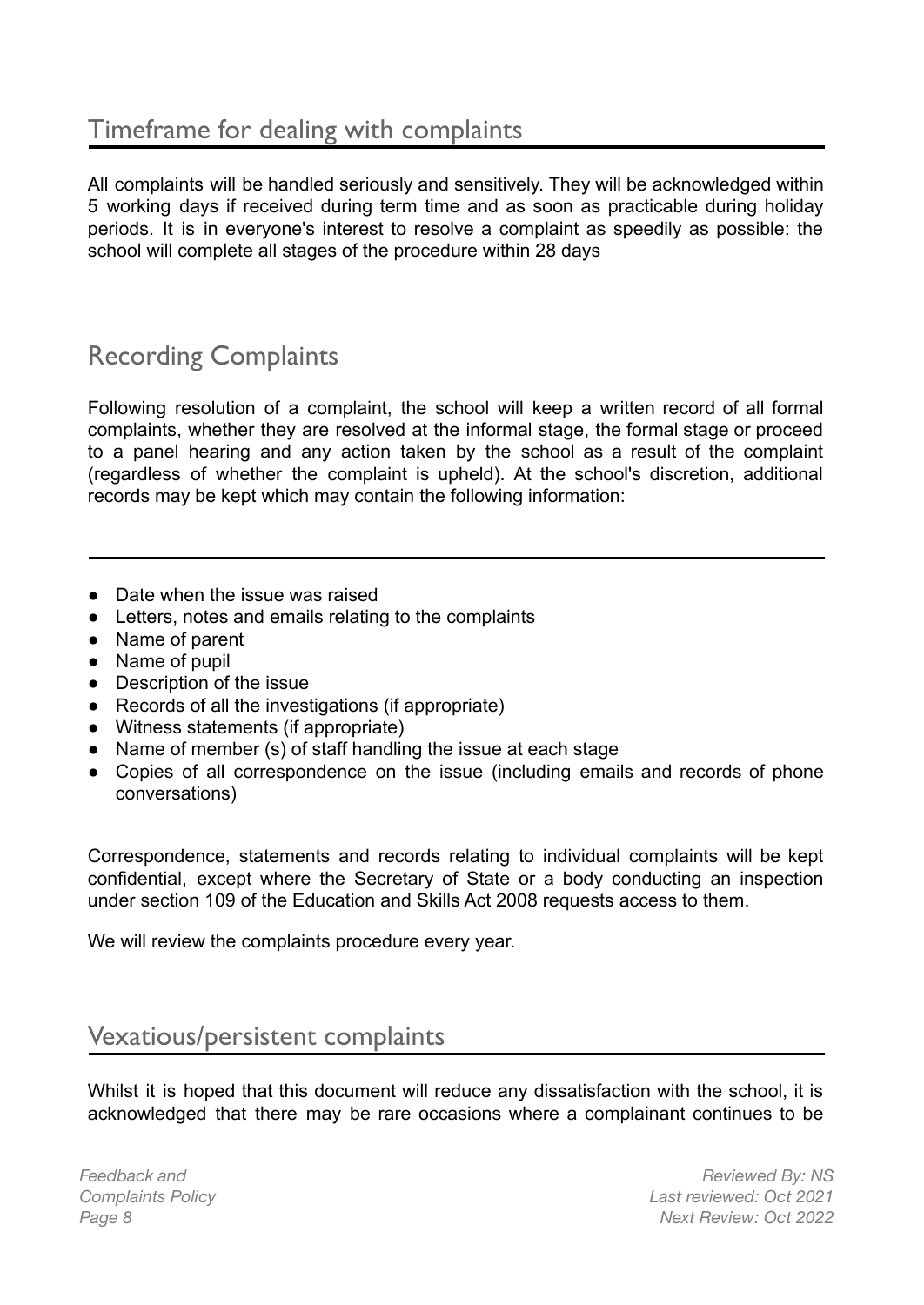dissatisfied with the school and the outcomes achieved under the complaints procedure.

Where a complainant attempts to re-open an issue which has already been dealt with under the complaints procedure, the chair of the Board will contact them to inform them that the matter has already been dealt with and that either that stage of the policy has been exhausted or that the complaints procedure has been exhausted and the matter is considered closed.

Where further correspondence is received on the same matter, this may be considered vexatious and the school will be under no obligation to respond to that correspondence.

If the complainant subsequently contacts the school again about the same issue, the school can choose not to respond. The normal circumstance in which we will not respond is if:

- The school has taken every reasonable step to address the complainant's needs, and the school's position has been clearly set out in writing together with the complainant's options
- The complainant is contacting the school repeatedly but making substantially the same points each time
- The school reasonably believes the aim of the contact is to cause disruption or inconvenience
- That the complainant acts or communicates in an inappropriate way towards school staff. Once the school has decided that it is appropriate to stop responding, the complainant will be informed in writing. The school will ensure when making this decision that complainants making any new complaint are heard, and that the school acts reasonably.

## **Organisations**

Heathside School will provide Ofsted, on request, with a written record of all complaints made during any specified period, and the action which was taken as a result of each complaint. The record of any such complaints will be **kept for at least three years.**

Parents may complain directly to Ofsted, this applies to all children, including those in the EYFS.

EYFS